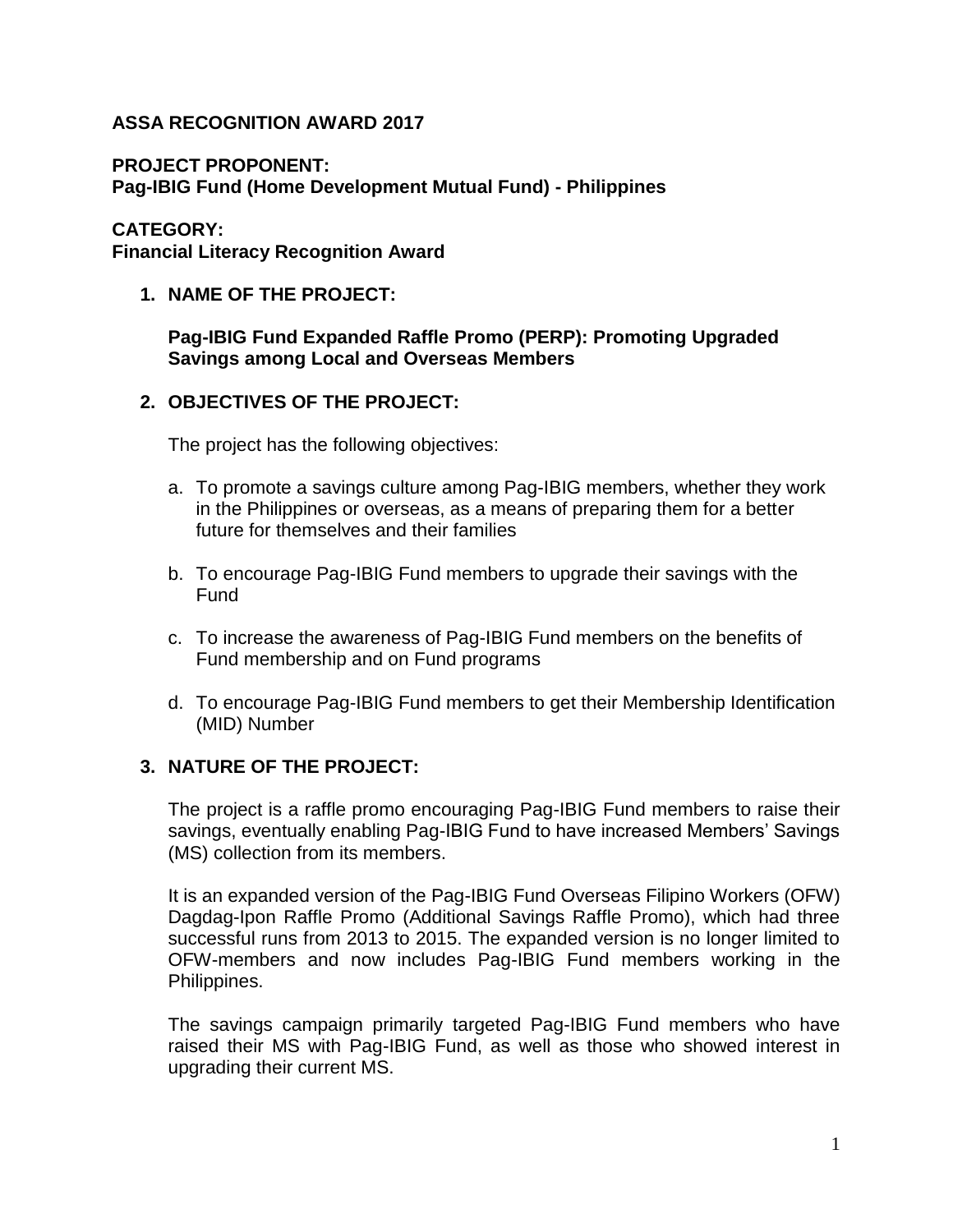The project also targeted the family members of Pag-IBIG Fund members, so that they can encourage their member-relatives to increase their savings with Pag-IBIG Fund by upgrading their monthly MS remittance/payment.

By highlighting the value of savings, Pag-IBIG Fund also educated the OFW families on how to take care of the remittances being sent by their loved ones who endure time away from them by working overseas in exchange for higher income to address their needs.

To entice Pag-IBIG Fund members to raise their savings, premium prizes like Samsung S-7 Edge, MacBook Pro Retina, and cash prizes of PhP250,000, PhP500,000, and the grand prize of PhP1,000,000 were on offer.

# **4. WHY IT SHOULD BE RECOGNIZED:**

The project ran from May 1, 2016 to March 31, 2017. There were 11 raffle draws, inclusive of nine Monthly Draws, one Preliminary Draw last December 21, 2016, and the Grand Draw last May 1, 2017.

To be eligible for the expanded raffle promo, the member has to have his/her Membership Identification (MID) Number, a unique Pag-IBIG Fund number that will enable him/her to avail of the programs and services of the Fund. The member should also save at least PhP600 per month to gain an electronic raffle number. One electronic raffle number was issued for every PhP600 Member's Savings remitted to Pag-IBIG Fund per month.

Pag-IBIG Fund succeeded in drawing more of its members to save more of their hard-earned money. To compare with the previous three runs exclusive to Overseas Filipino Worker (OFW) members, the OFW-members who joined in the current project saved much more than those who joined in the third run in 2015 of the promo for OFW-members: PhP242.260 Million versus PhP204.988 Million, or 18% more in the expanded run.

A total of 116,043 members joined in the project, saving a total of PhP930,691,401.74 worth of upgraded savings. Of the 1,414,191 eligible raffle numbers issued, 33 raffle numbers won prizes that include Samsung S-7 Edge, MacBook Pro Retina, and cash prizes of PhP250,000, PhP500,000, and the grand prize of PhP1,000,000.

The project, **Pag-IBIG Fund Expanded Raffle Promo (PERP): Promoting Upgraded Savings among Local and Overseas Members**, deserves to be recognized by the ASEAN Social Security Association because it is an activity that promoted financial literacy and savings among Pag-IBIG Fund members, both working in the Philippines and overseas. Having just finished its successful run in time for the Grand Draw during the Labor Day celebrations last May 1, 2017, the